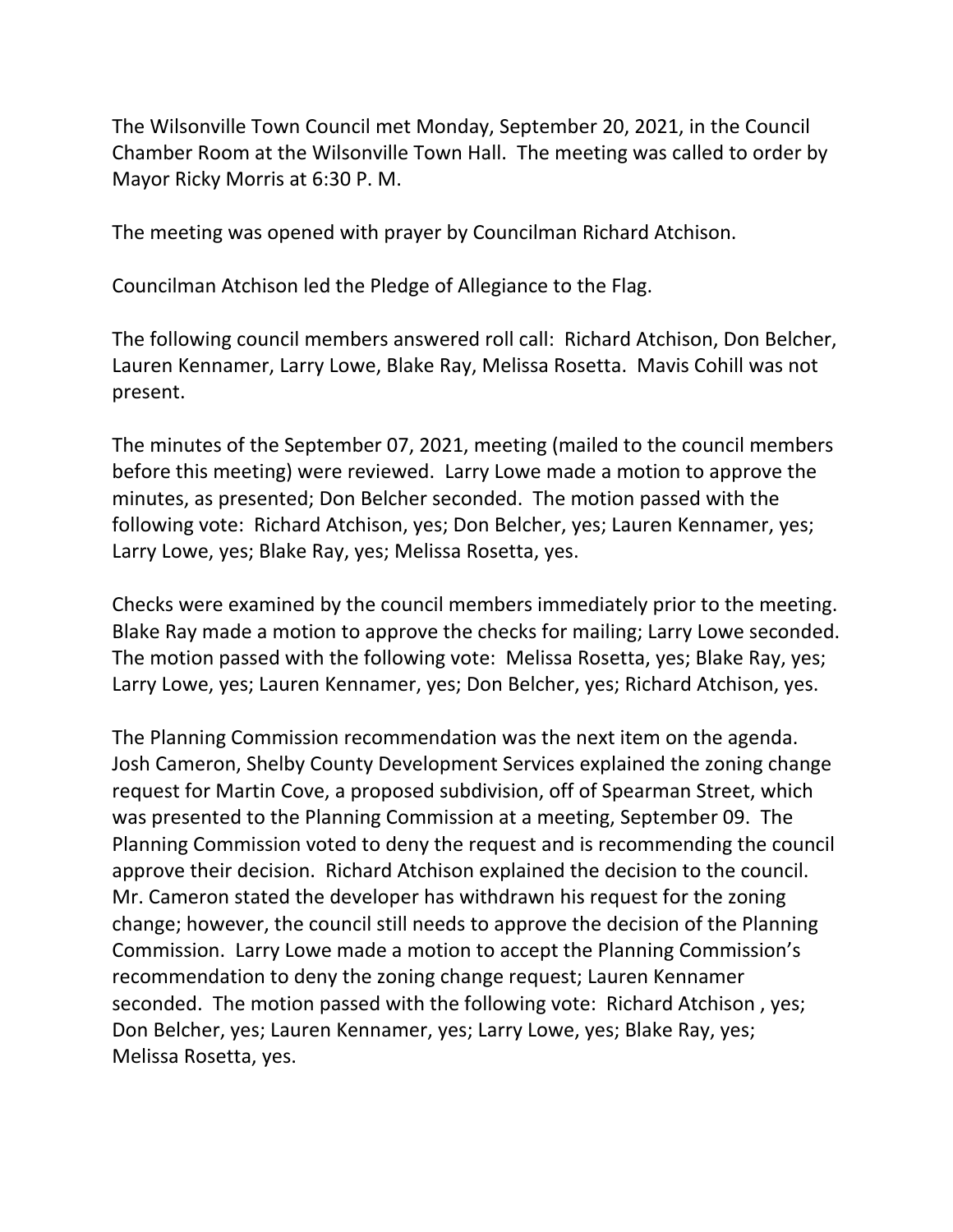Fiscal Year 2022 Budgets were the next item on the agenda

The FY2022 Library Budget was presented as follows:

## **Adopted Budget**

| Income                   | 45,865.00     |
|--------------------------|---------------|
| <b>Income Amendments</b> | <b>Change</b> |
|                          |               |
| <b>Total Income</b>      | 45,865.00     |

| Expense                   | 45,320.00     |
|---------------------------|---------------|
| <b>Expense Amendments</b> | <b>Change</b> |
|                           |               |
|                           |               |
|                           |               |
| <b>Total Expense</b>      | 45,320.00     |

| <b>Net</b>                        | 545.00 |
|-----------------------------------|--------|
| <b>Reservation of Prior Years</b> |        |
| <b>Excess Revenues</b>            | 0.00   |
| <b>Adjusted Net</b>               | 545.00 |

Richard Atchison made a motion to pass the FY2022 Library Budget, as presented; Larry Lowe seconded. The motion passed with the following vote: Richard Atchison, yes; Don Belcher, yes; Lauren Kennamer, yes; Larry Lowe, yes; Blake Ray, yes; Melissa Rosetta, yes.

The FY2022 Cemetery Budget was presented as follows:

**Adopted Budget**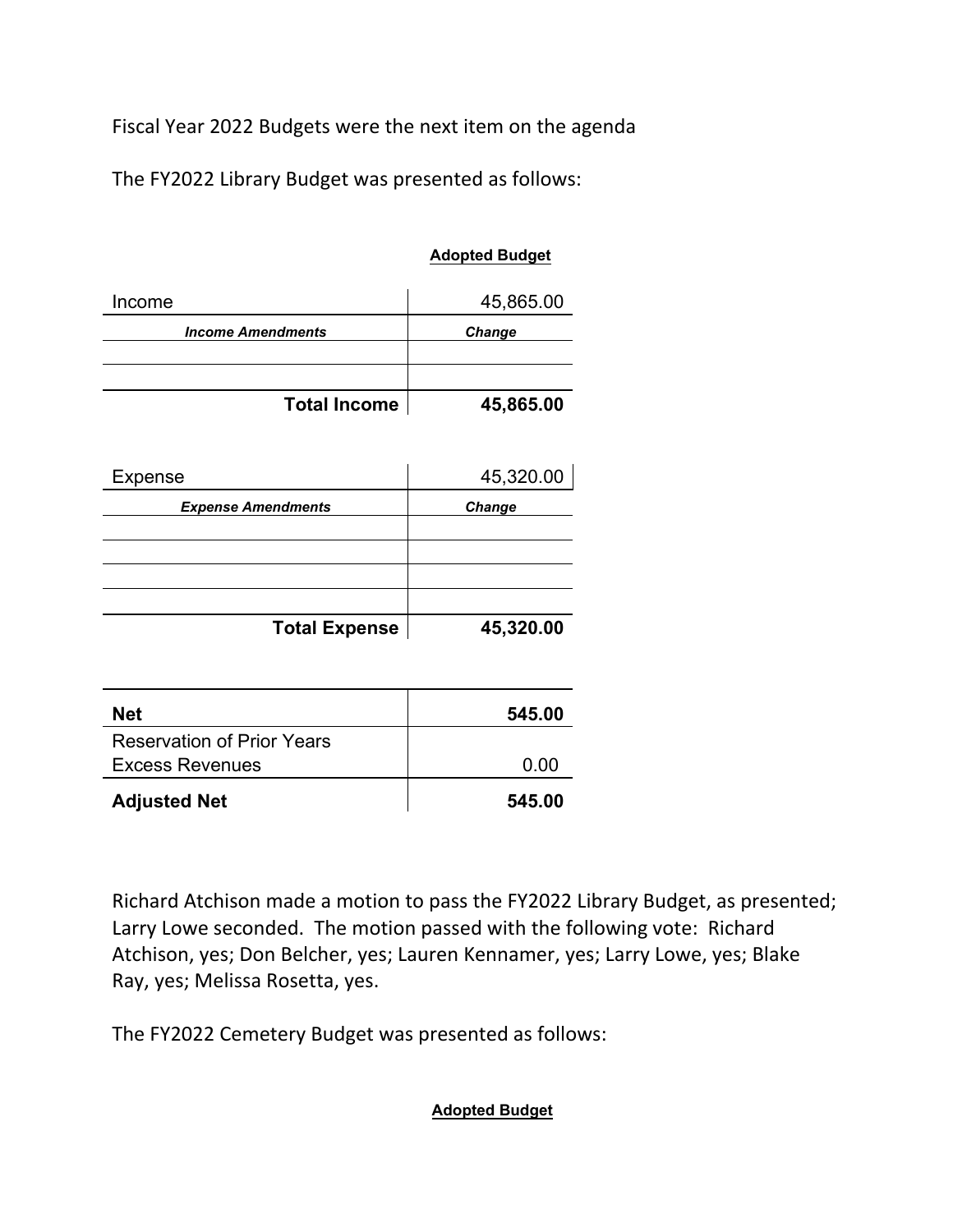| Income                   | 10,900.00     |
|--------------------------|---------------|
| <b>Income Amendments</b> | <b>Change</b> |
|                          |               |
| <b>Total Income</b>      | 10,900.00     |

| Expense                   | 10,800.00 |
|---------------------------|-----------|
| <b>Expense Amendments</b> | Change    |
|                           |           |
|                           |           |
|                           |           |
| <b>Total Expense</b>      | 10,800.00 |

| <b>Net</b>                        | 100.00 |
|-----------------------------------|--------|
| <b>Reservation of Prior Years</b> |        |
| <b>Excess Revenues</b>            | 0.00   |
| <b>Adjusted Net</b>               | 100.00 |

Roger Perry pointed out the budget includes a raise for Wayne Jones, who cuts the grass at the cemetery.

Larry Lowe made a motion to approve the FY2022 Cemetery Budget, as presented; Richard Atchison seconded. The motion passed with the following vote: Richard Atchison, yes; Don Belcher, yes; Lauren Kennamer, yes; Larry Lowe, yes; Blake Ray, yes; Melissa Rosetta, yes.

The FY2022 Sewer Budget was presented as follows:

## **Adopted Budget**

| Income                   | 73,230.00     |
|--------------------------|---------------|
| <b>Income Amendments</b> | <b>Change</b> |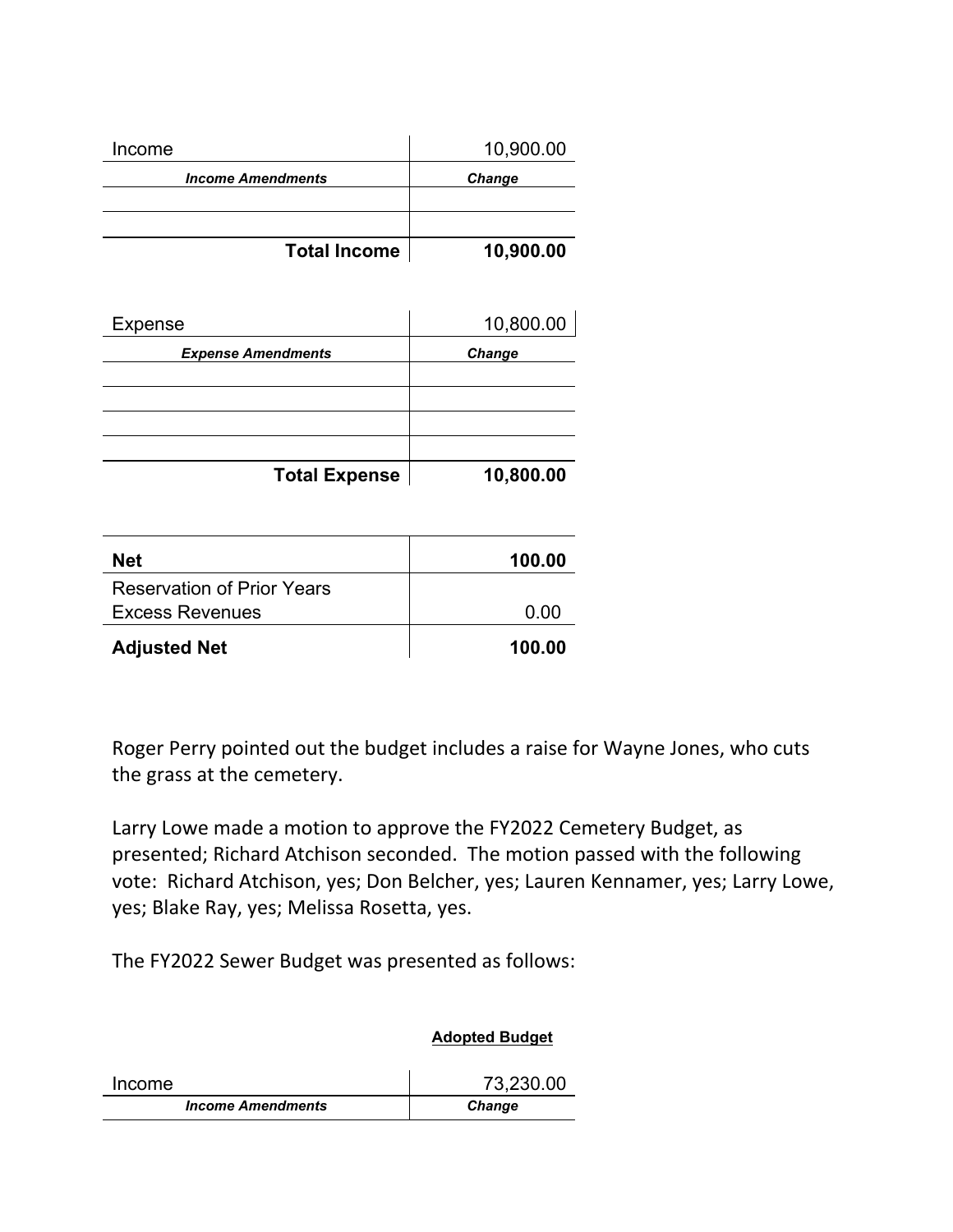| <b>Total Income</b>       | 73,230.00  |
|---------------------------|------------|
|                           |            |
| Expense                   | 140,350.00 |
| <b>Expense Amendments</b> | Change     |
|                           |            |
|                           |            |
| <b>Total Expense</b>      | 140,350.00 |
|                           |            |

| <b>Net</b>                        | $-67,120.00$ |
|-----------------------------------|--------------|
| <b>Reservation of Prior Years</b> |              |
| <b>Excess Revenues</b>            | 67,120.00    |
| <b>Adjusted Net</b>               | 0.00         |

Roger Perry pointed out the Reservation of Prior Years fund figure is left from last year when the McGowan Road project could not be done. Quotes for materials now are only good for forty-eight hours. That money was left in the budget in case we are able to do the project in FY2022.

Blake Ray made a motion to approve the FY2022 Sewer Budget, as presented; Richard Atchison seconded. The motion passed with the following vote: Melissa Rosetta, yes; Blake Ray, yes; Larry Lowe, yes; Lauren Kennamer, yes; Don Belcher, yes; Richard Atchison, yes.

The FY2022 General Fund Budget was presented as follows:

|                          | <b>Proposed Budget</b> |
|--------------------------|------------------------|
| Income                   | 812,090.00             |
| <b>Income Amendments</b> | <b>Change</b>          |
|                          |                        |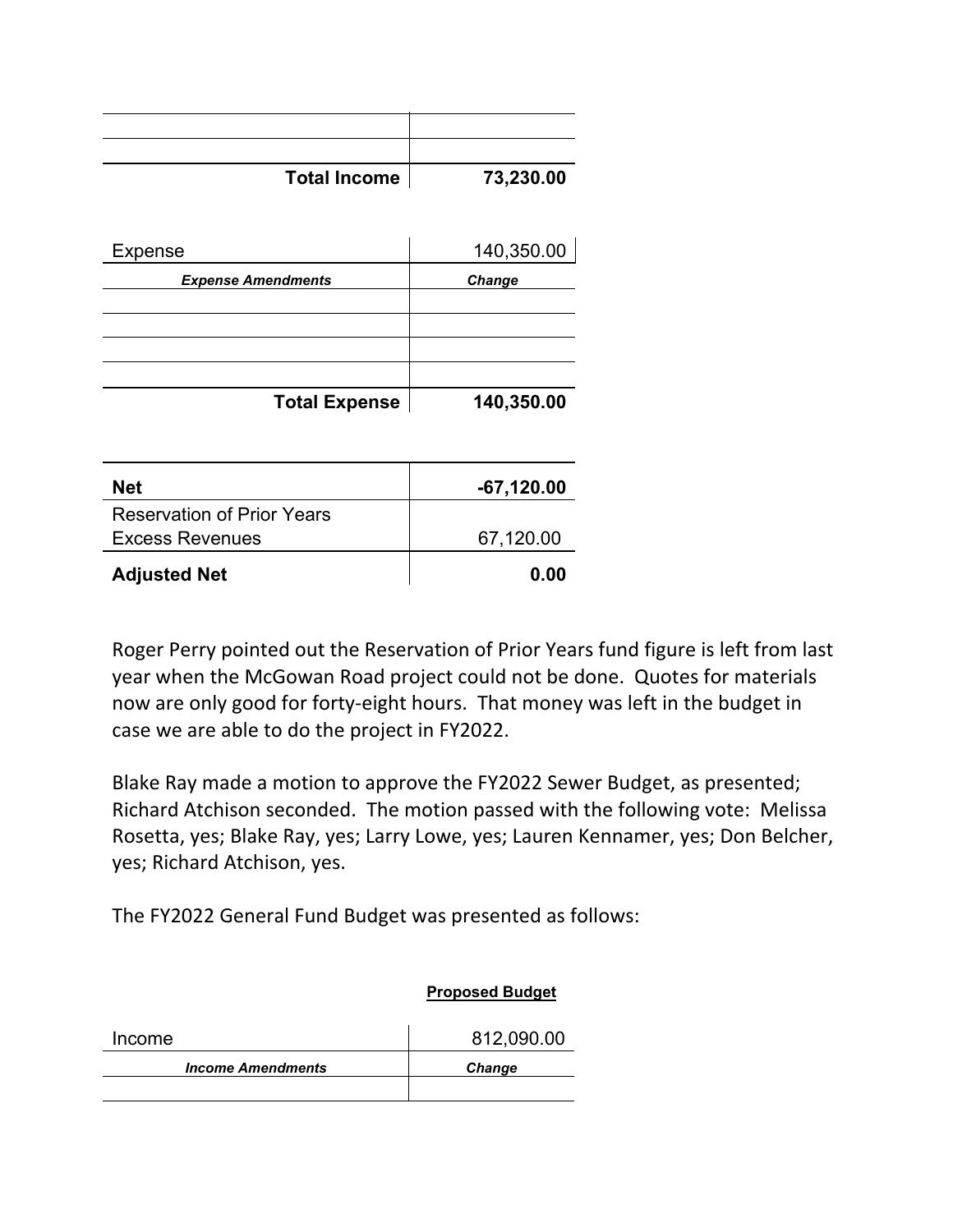| <b>Total Income</b>       | 812,090.00 |
|---------------------------|------------|
|                           |            |
|                           |            |
| Expense                   | 770,050.00 |
| <b>Expense Amendments</b> | Change     |
|                           |            |
|                           |            |
|                           |            |
|                           |            |
| <b>Total Expense</b>      | 770,050.00 |

| <b>Net</b>                        | 42,040.00 |
|-----------------------------------|-----------|
| <b>Reservation of Prior Years</b> |           |
| <b>Excess Revenues</b>            |           |
| <b>Bank Loan</b>                  | 0.00      |
| <b>Adjusted Net</b>               | 42,040.00 |

Mr. Perry pointed out we have Covid Relief Funds; however, no one seems to know what it can be spent for.

A question was asked if the Decorations category would include a new wreath for the front of the fire engine for September 11 recognition. It would not.

Melissa Rosetta asked if the donation to the school could be increased. It is now \$3,000.00 per year. Blake Ray suggested it be left at \$3,-000.00 and if the school administration needs extra funding during the year, they could make a request.

Sidewalk expenses of \$20,000.00 are included in the budget figures. Mr. Perry said he hopes that figure is high, and it will not be that much.

The Park and Recreation expense of \$11,000.00 is for a new lawn mower.

Following the discussion, Larry Lowe made a motion to approve the FY2022 General Fund Budget, as presented; Blake Ray seconded. The motion passed with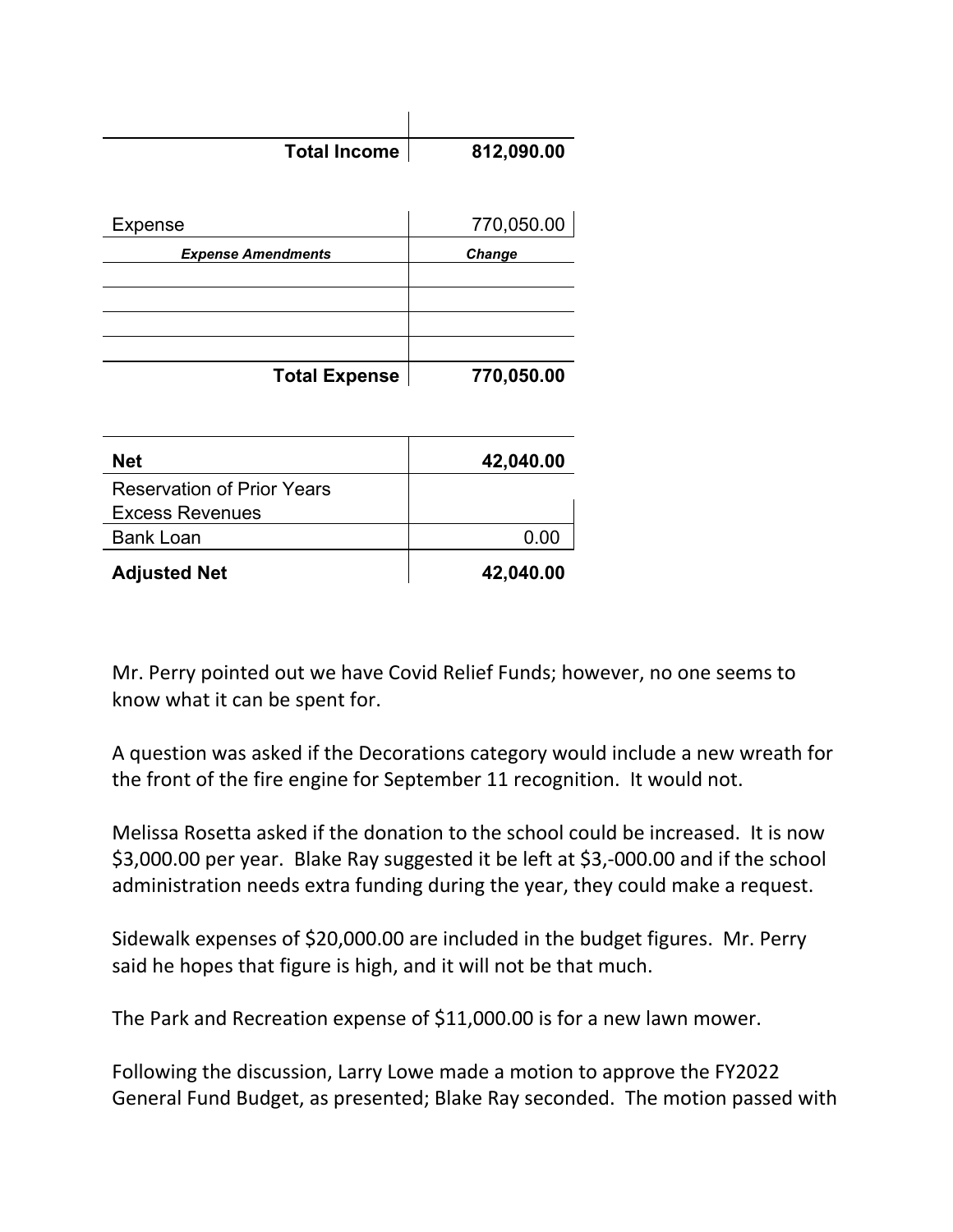the following vote: Richard Atchison, yes; Don Belcher, yes; Lauren Kennamer, yes; Larry Lowe, yes; Blake Ray, yes; Melissa Rosetta, yes.

**Proposed Budget**

The FY2022 Water Budget was presented as follows:

|                                                             | <u>poova Buugot</u> |
|-------------------------------------------------------------|---------------------|
| Income                                                      | 548,300.00          |
| <b>Income Amendments</b>                                    | Change              |
|                                                             |                     |
| <b>Total Income</b>                                         | 548,300.00          |
| Expense                                                     | 529,100.00          |
| <b>Expense Amendments</b>                                   | <b>Change</b>       |
|                                                             |                     |
|                                                             |                     |
| <b>Total Expense</b>                                        | 529,100.00          |
| <b>Net</b>                                                  | 19,200.00           |
| <b>Reservation of Prior Years</b><br><b>Excess Revenues</b> |                     |
| <b>Bank Loan</b>                                            | 0.00                |
| <b>Adjusted Net</b>                                         | 19,200.00           |

Richard Atchison pointed out a discrepancy in the employee raise amounts for which one of the employees is getting a larger per cent raise than the others. The mayor said the figures are correct.

Roger Perry stated he will be retiring either the first of November or the first of December, after which he plans to work part time for the Town. Once he retires,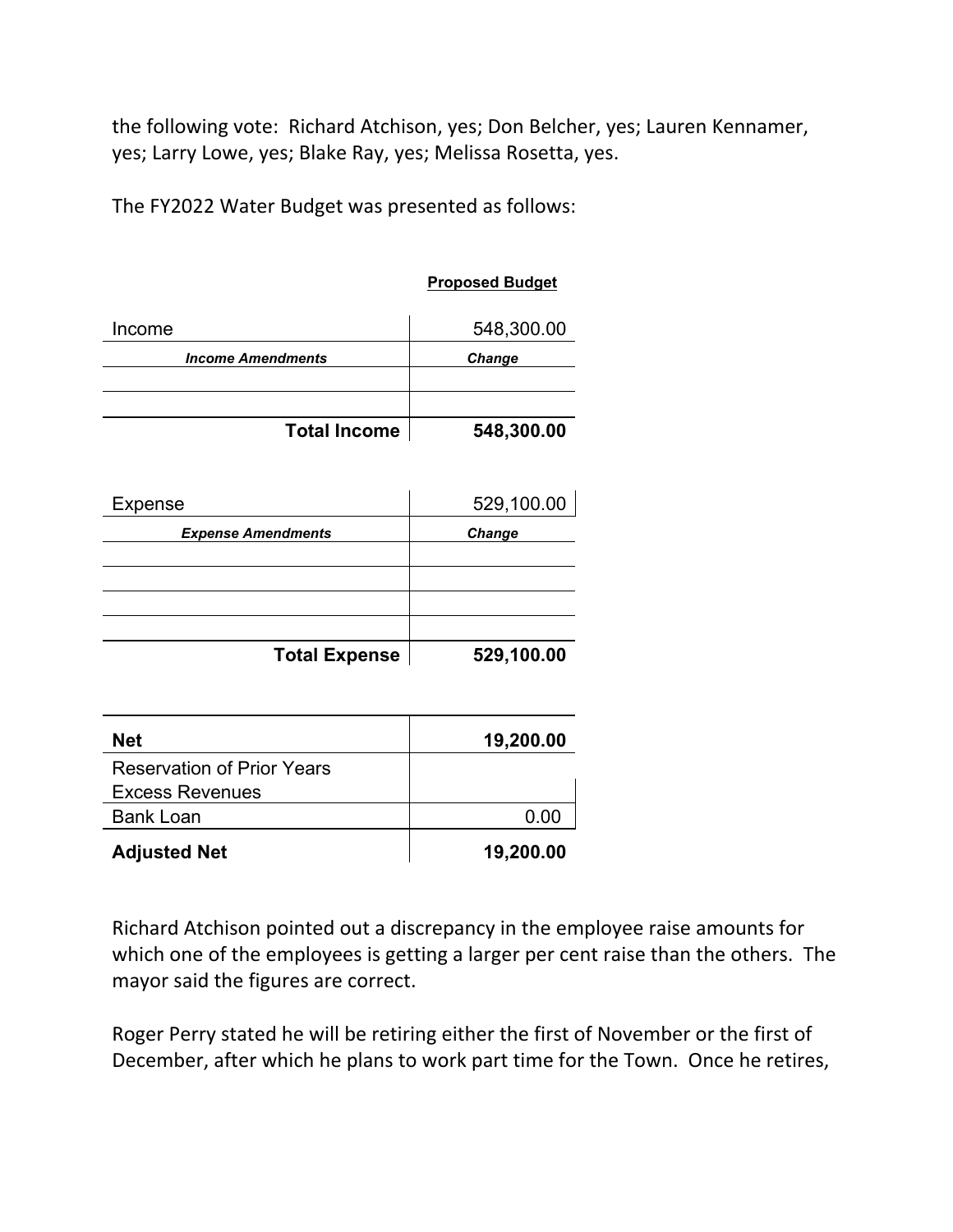the budget may need to be amended in order to hire at least one certified operator to take his place.

Following the discussion, Larry Lowe made a motion to approve the FY2022 Water Budget, as presented; Melissa Rosetta seconded. The motion passed with the following vote: Richard Atchison, yes; Don Belcher, yes; Lauren Kennamer, yes; Larry Lowe, yes; Blake Ray, yes; Melissa Rosetta, yes.

The FY2022 Sanitation Budget was presented as follows:

## **Adopted Budget**

| Income                   | 169,400.00    |
|--------------------------|---------------|
| <b>Income Amendments</b> | <b>Change</b> |
|                          |               |
| <b>Total Income</b>      | 169,400.00    |

| Expense                   | 193,900.00    |
|---------------------------|---------------|
| <b>Expense Amendments</b> | <b>Change</b> |
|                           |               |
|                           |               |
|                           |               |
| <b>Total Expense</b>      | 193,900.00    |

| <b>Net</b>                        | $-24,500.00$ |
|-----------------------------------|--------------|
| <b>Reservation of Prior Years</b> |              |
| <b>Excess Revenues</b>            | 24,500.00    |
| <b>Adjusted Net</b>               | 0.00         |

Roger Perry pointed out, the Sanitation Department money has restrictions on spending and may only be spent on expenses related to solid waste by state law. The F250 truck we own was purchased with Sanitation Department money and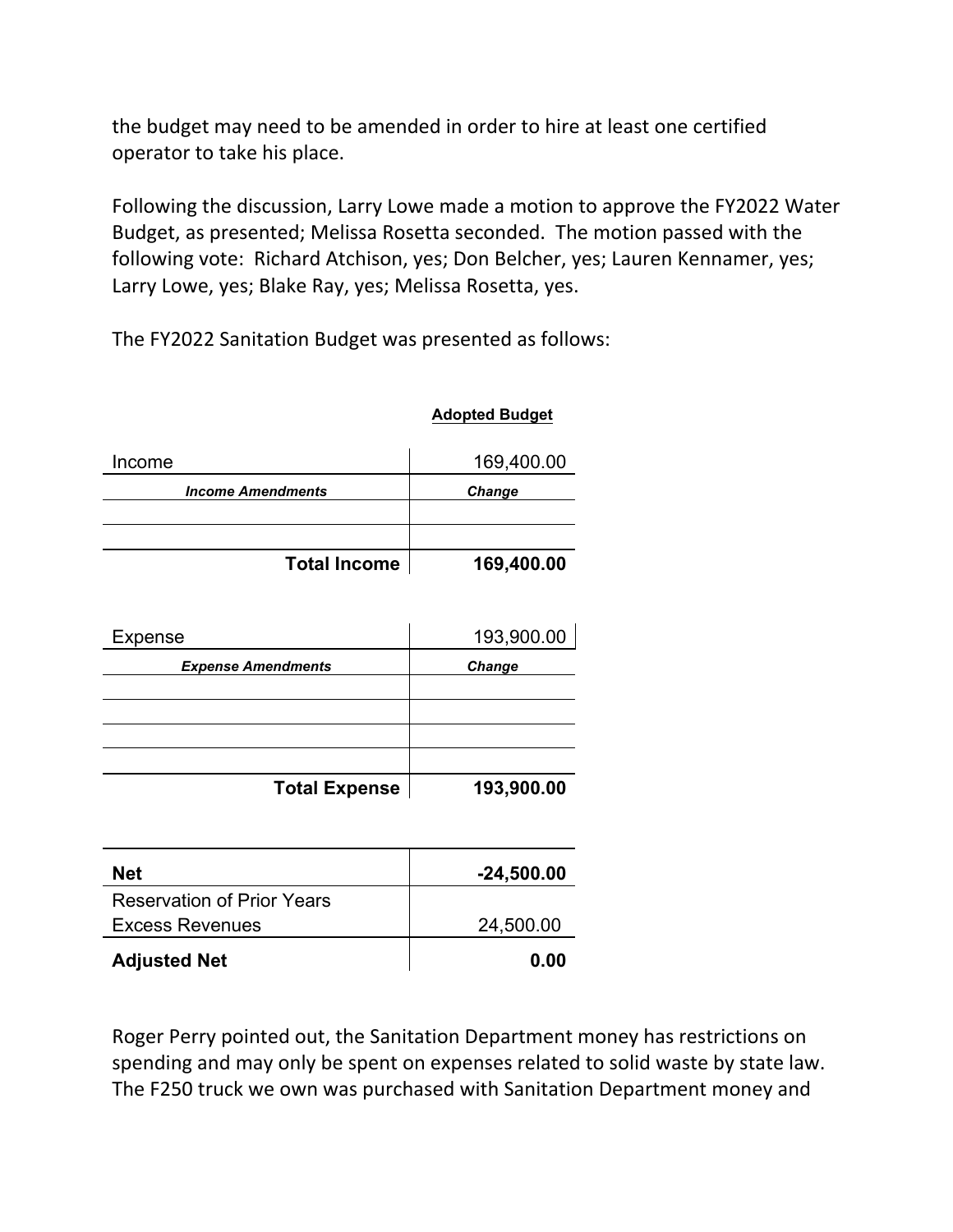was formerly used as a garbage truck; it needs to be replaced. Since it was bought with Sanitation Funds, it can be replaced with them. That is what the \$30,000.00 capital fund expense is for in the budget. It will be used to deliver garbage cans, among other things. We will sell the truck and the forestry cutter attachment (skid steer), which is never used, on Gov Deals at a future date.

There will be a raise in garbage rates, using the CPI rate soon. Exact figures are not yet available.

Larry Lowe made a motion to approve the FY2022 Sanitation Budget, as presented; Don Belcher seconded. The motion passed with the following vote: Richard Atchison, yes; Don Belcher, yes; Lauren Kennamer, yes; Larry Lowe, yes; Blake Ray, yes; Melissa Rosetta, yes.

The FY2022 State Capital Improvement Fund Budget was presented as follows:

**Adopted Budget**

| Income                   | 19,070.00 |
|--------------------------|-----------|
| <b>Income Amendments</b> | Change    |
| <b>Total Income</b>      | 19,070.00 |

| Expense                   | 0.00   |
|---------------------------|--------|
| <b>Expense Amendments</b> | Change |
|                           |        |
|                           |        |
|                           |        |
| <b>Total Expense</b>      | 0.00   |

| <b>Net</b>                        | 19,070.00 |
|-----------------------------------|-----------|
| <b>Reservation of Prior Years</b> |           |
| <b>Excess Revenues</b>            | 0.00      |
| <b>Adjusted Net</b>               | 19,070.00 |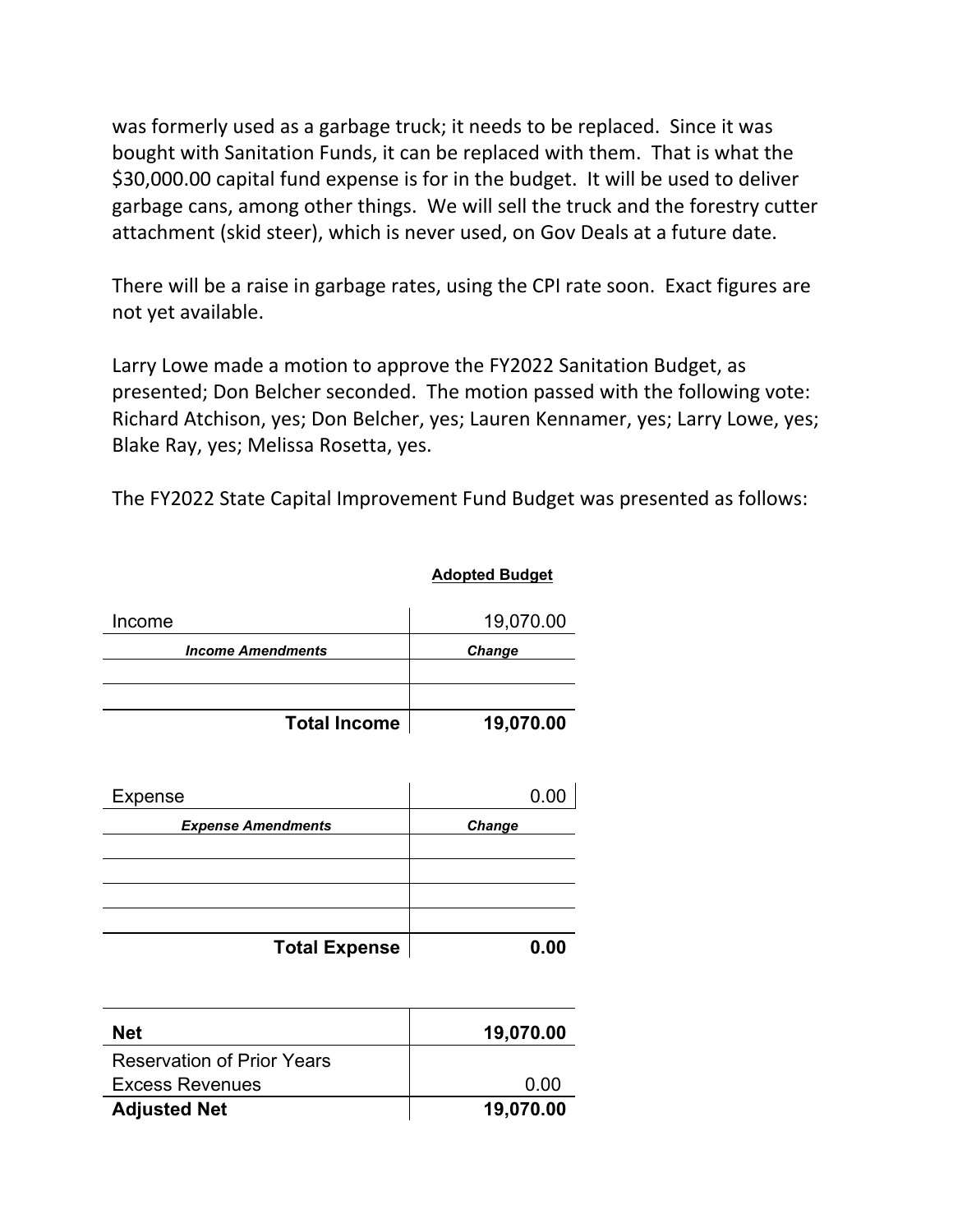As the name implies, this money may only be used for capital improvement projects. Money is received annually from the State of Alabama and is saved until needed.

Larry Lowe made a motion to approve the FY2022 State Capital Improvement Fund Budget, as presented. Don Belcher seconded, and the motion passed with the following vote: Melissa Rosetta, yes; Blake Ray, yes; Larry Lowe, yes; Lauren Kennamer, yes; Don Belcher, yes; Richard Atchison, yes.

The FY2022 4 and 5 Cent Gas Tax Budget was presented as follows:

| Income                            | 3,465.00 |
|-----------------------------------|----------|
| <b>Income Amendments</b>          | Change   |
|                                   |          |
| <b>Total Income</b>               | 3,465.00 |
|                                   |          |
| Expense                           | 0.00     |
| <b>Expense Amendments</b>         | Change   |
|                                   |          |
|                                   |          |
|                                   |          |
| <b>Total Expense</b>              | 0.00     |
|                                   |          |
| <b>Net</b>                        | 3,465.00 |
| <b>Reservation of Prior Years</b> |          |
| <b>Excess Revenues</b>            |          |
|                                   |          |

**Proposed Budget**

| <b>Net</b>                        | 3,465.00 |
|-----------------------------------|----------|
| <b>Reservation of Prior Years</b> |          |
| <b>Excess Revenues</b>            |          |
| <b>Adjusted Net</b>               | 3,465.00 |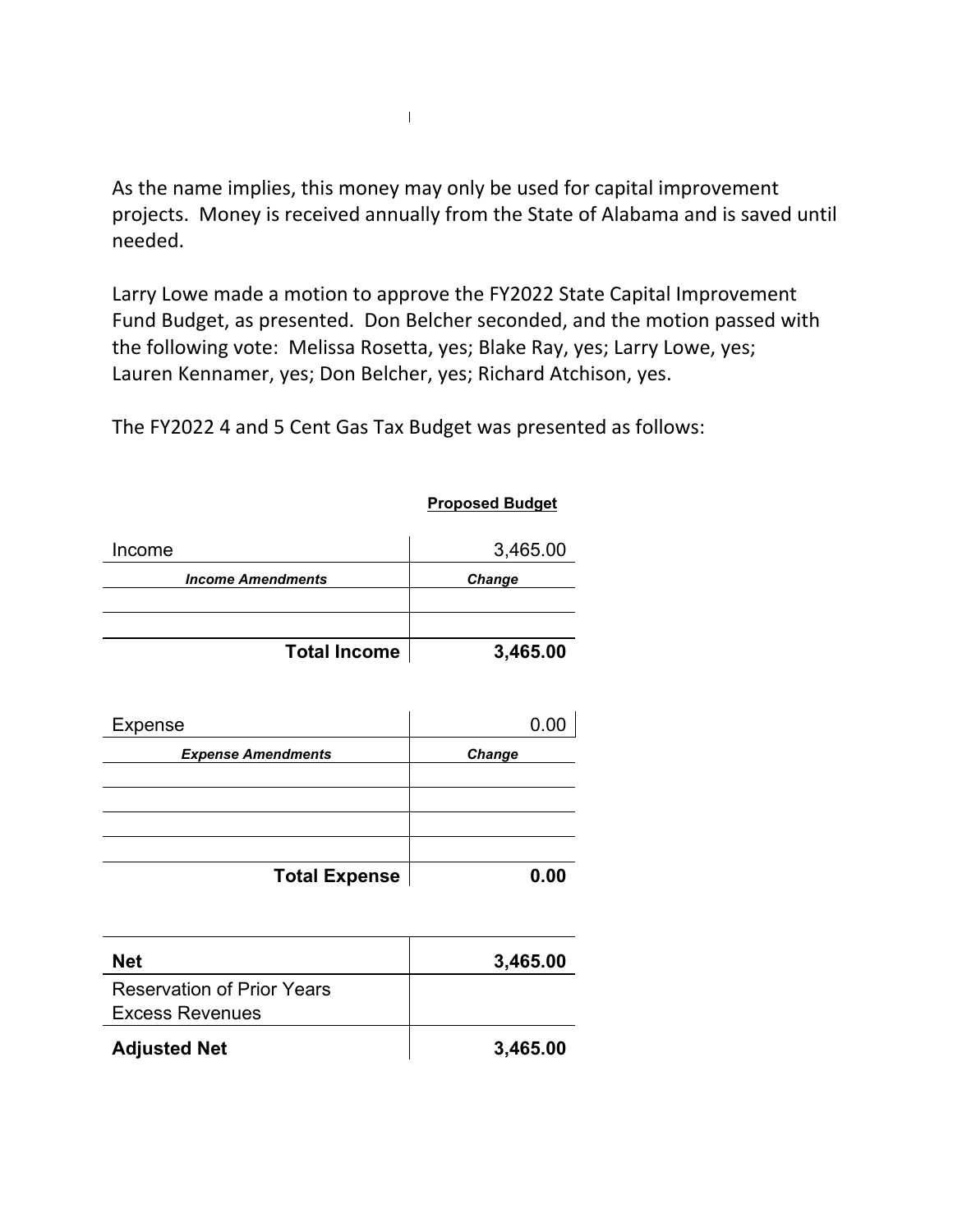According to Alabama State law, 4 and 5 Cent Gas Tax money may only be spent on paving projects.

Larry Lowe made a motion to approve the FY2022 4 and 5 Cent Gas Tax Budget, as presented; Don Belcher seconded. The motion passed with the following vote: Melissa Rosetta, yes; Blake Ray, yes; Larry Lowe, yes; Lauren Kennamer, yes; Don Belcher, yes; Richard Atchison, yes.

**Adopted Budget**

The FY2022 Rebuild Alabama Gas Tax Budget was presented as follows:

| Income                   | 20,560.00     |
|--------------------------|---------------|
| <b>Income Amendments</b> | <b>Change</b> |
|                          |               |
|                          |               |
| <b>Total Income</b>      | 20,560.00     |

| Expense                   | 0.00   |
|---------------------------|--------|
| <b>Expense Amendments</b> | Change |
|                           |        |
|                           |        |
|                           |        |
| <b>Total Expense</b>      | 0.00   |

| <b>Net</b>                        | 20,560.00 |
|-----------------------------------|-----------|
| <b>Reservation of Prior Years</b> |           |
| <b>Excess Revenues</b>            | 0.00      |
| <b>Adjusted Net</b>               | 20,560.00 |

This money is restricted for road projects only.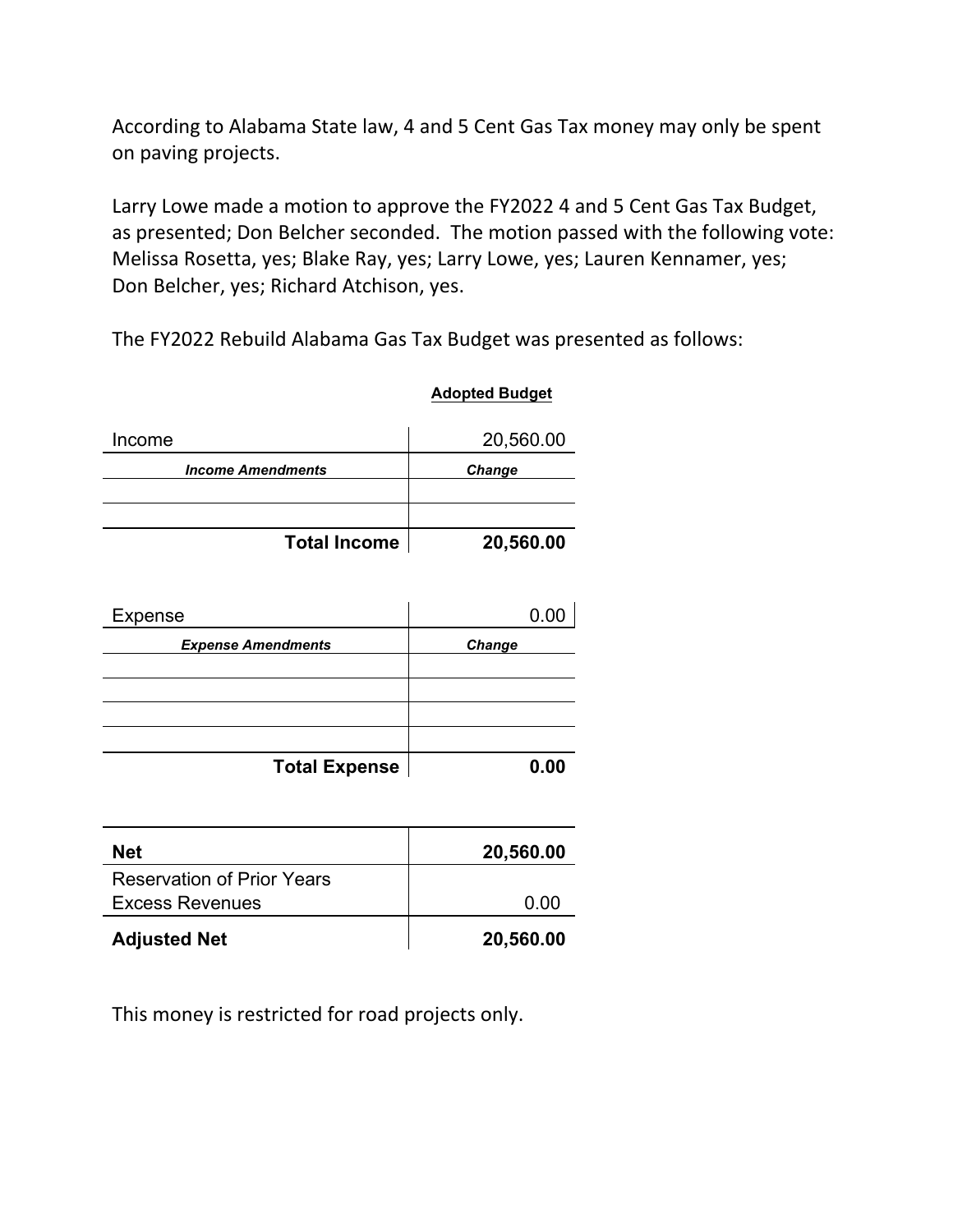Larry Lowe made a motion to approve the FY2022 Rebuild Alabama Gas Tax Budget, as presented. Melissa Rosetta seconded, and the motion passed with the following vote: Richard Atchison, yes; Don Belcher, yes; Lauren Kennamer, yes; Larry Lowe, yes; Blake Ray, yes; Melissa Rosetta, yes.

**Adopted Budget**

The FY2022 7 Cent Gas Tax Budget was presented as follows:

|                                   | $r \sim r \sim r \sim r \sim r$ |
|-----------------------------------|---------------------------------|
| Income                            | 4,402.00                        |
| <b>Income Amendments</b>          | Change                          |
|                                   |                                 |
|                                   |                                 |
| <b>Total Income</b>               | 4,402.00                        |
|                                   |                                 |
| Expense                           | 4,402.00                        |
| <b>Expense Amendments</b>         | <b>Change</b>                   |
|                                   |                                 |
|                                   |                                 |
|                                   |                                 |
| <b>Total Expense</b>              | 4,402.00                        |
|                                   |                                 |
|                                   |                                 |
| <b>Net</b>                        | 0.00                            |
| <b>Reservation of Prior Years</b> |                                 |
| <b>Excess Revenues</b>            | 0.00                            |
| <b>Adjusted Net</b>               | 0.00                            |

The 7 Cent Gas Tax may be used for paving projects as well as street light and traffic light bills. We use it for the street light and traffic light bills and it is all spent each year.

Richard Atchison made a motion to approve the FY2022 7 Cent Gas Tax Budget, as presented. Don Belcher seconded. The motion passed with the following vote: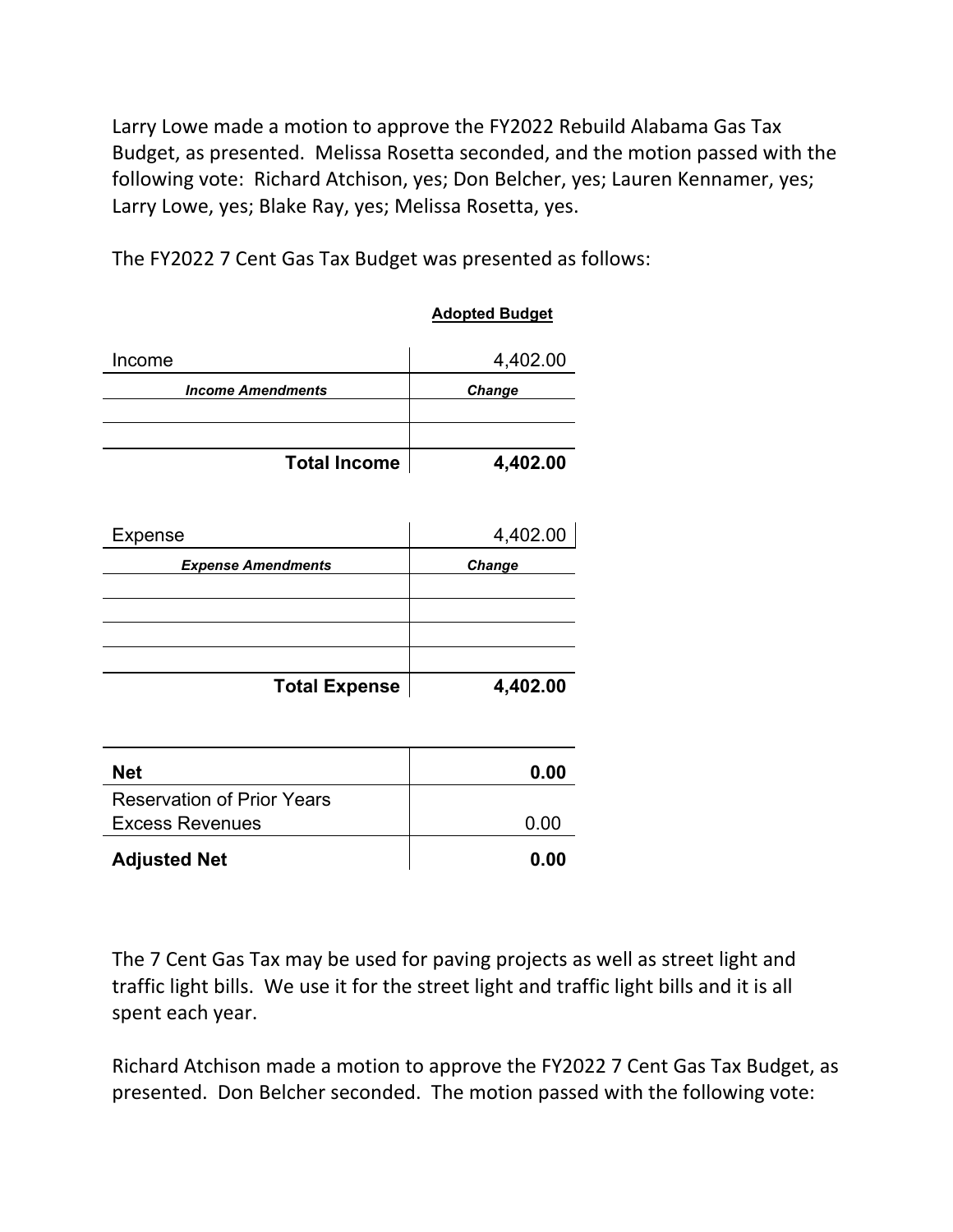Richard Atchison, yes; Don Belcher, yes; Lauren Kennamer, yes; Larry Lowe, yes; Blake Ray, yes; Melissa Rosetta, yes.

Mayor/Council Comment

Lauren Kennamer reported the contractor was working on the flume today (part of the sidewalk project).

Lauren Kennamer, Richard Atchison, and Blake Ray all talked about the need for a storm shelter in Town. Lauren stated everything she has looked at points to a cost of \$100,000.00 to \$160,000.00. Of course, this would require bids. We do not know whether we could use the Coronavirus State and Local Fiscal Recovery Funds for that project or not. No one seems to know what the money can be used for.

The Food Pantry will be tomorrow. Several of the regular workers will not be here this month and extra help will be needed. Larry Lowe stated he thought he would not be there, but he can be there, after all.

Blake Ray expressed his appreciation for the September 11 Program at Central Park. He said he thought the turnout was good. Gary Weaver donated a picture he painted to the Town; it is hanging in Town Hall.

Someone mentioned Ricky King is willing to serve on a committee. Larry Lowe made a motion to appoint Mr. King; Richard Atchison seconded. The motion passed with the following vote: Richard Atchison, yes; Don Belcher, yes; Lauren Kennamer, yes; Larry Lowe, yes; Blake Ray, yes; Melissa Rosetta, yes. The clerk will contact him.

Melissa Rosetta announced the Ville Market will be this Saturday, having been postponed last week due to the weather.

Public Comment – There was none.

There being no further business to come before the council, Richard Atchison made a motion to adjourn the meeting; Lauren Kennamer seconded. The motion received unanimous approval.